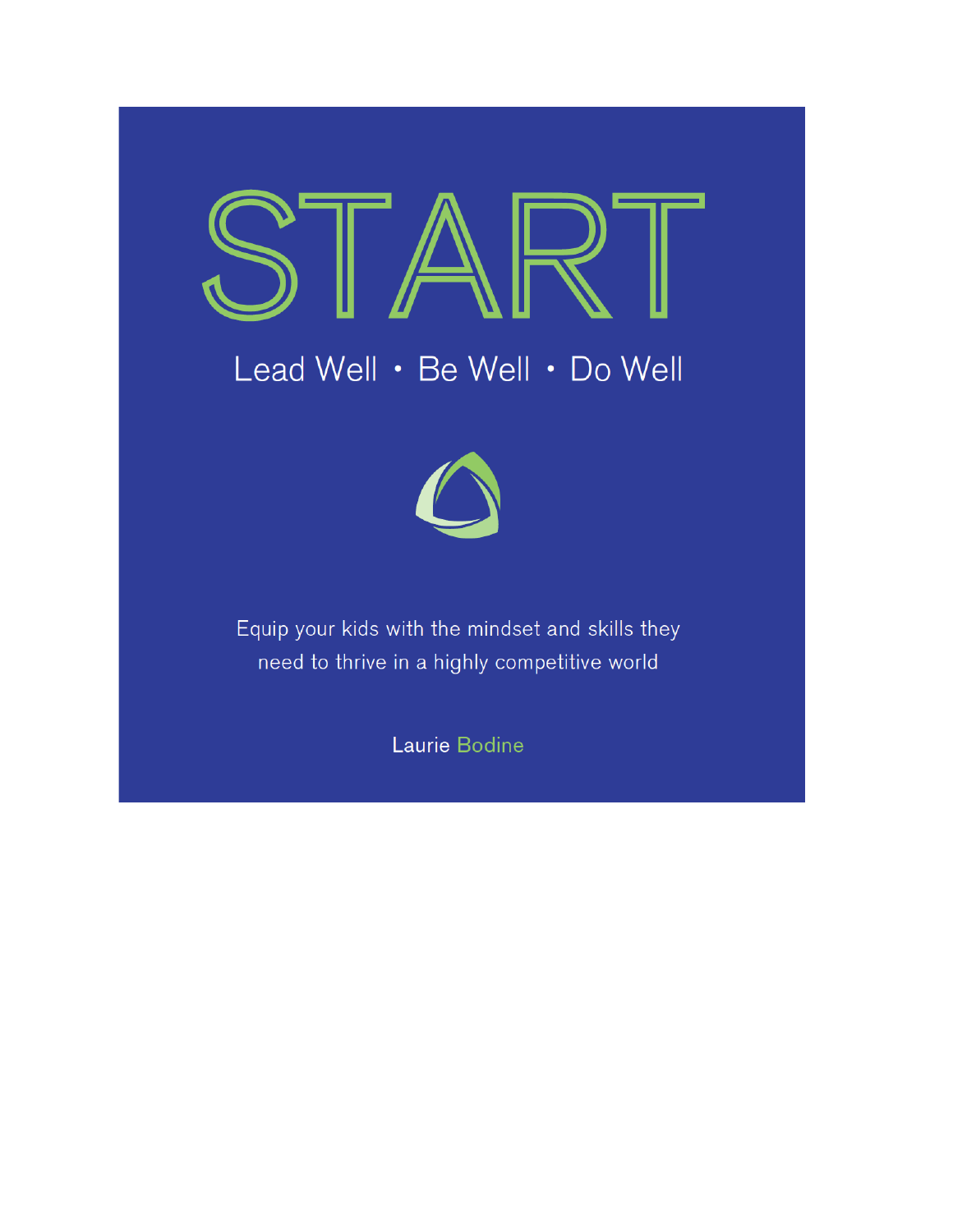## Foreword

by Bill Brady, Leadership Director at The Haverford School

Many have described the problems kids face growing up in competitive, college prep communities, including pressure from their parents who are concerned that they may be left behind in an increasingly demanding and uncertain world. What to do, in the face of these challenges, has been less clear. Until now.

Laurie Bodine is a powerful voice of reason and vision. In START, she presents a leadership path to success — and happiness — that works. Not only have I used START successfully in my own family, I have worked to integrate it into the classrooms and families of our school.

We have seen the impact START makes on developing essential leadership skills while building social and emotional capacity and connection. We have used START to unite our parents, teachers, and students with a common leadership language and process to navigate their lives effectively.

By shifting to a leadership mindset and committing to the START approach, you and your kids will reap the benefits now, and in the future.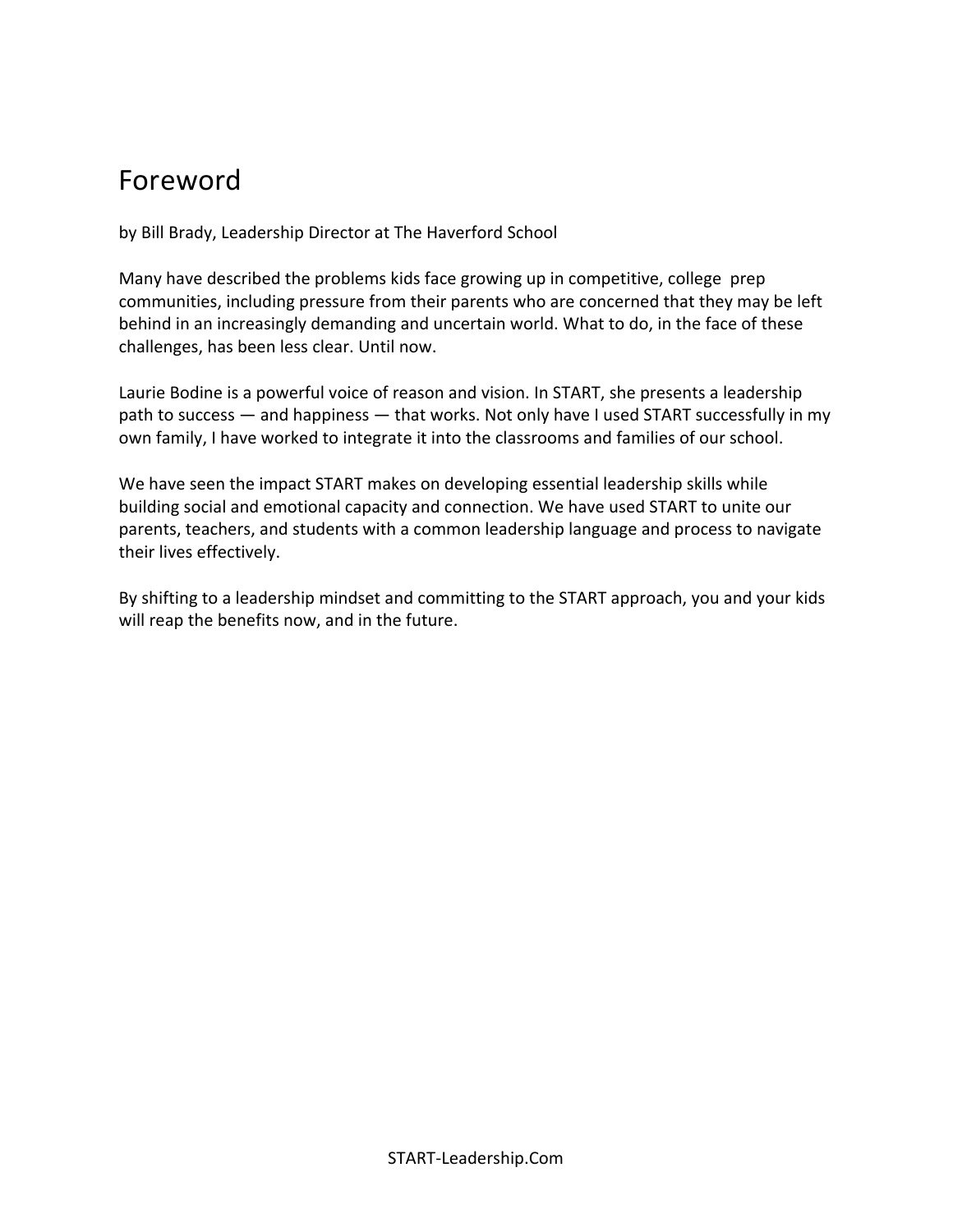# INTRODUCTION

The Secrets of the 10%

**"Only 10% of students are prepared to truly succeed, and to be happy and healthy in college and in life. I know who, and I know why, and it's not what you think."**

For me, getting a good seatmate on a long flight is like winning the lottery. On a business trip to Washington, DC to speak at an ethics conference, I won big. My seatmate turned out to be a professor from Duke University who was friendly, engaging, and clearly, quite brilliant.

How lucky! I had long harbored the vision of getting my son into an elite school like Duke. And now I had five hours to find out exactly how to do it.

My son was four at the time.

The conversation didn't go quite as I expected. I was looking for an insider's list of todos, things I could start early to give my son an edge in admissions. But the professor challenged what I believed — what our generation of parents seems to believe — about raising "successful" kids. That is, raising the kind of kids who can, for example, get into a school like Duke. Or Harvard. Or any of America's "Top Schools."

He told me that in his experience and in that of his colleagues at other selective colleges, only 10% of students are prepared to truly succeed, and to be happy and healthy in college and in life. And he knew their secrets.

The professor explained:

"On the first day of freshman English, I give an assignment to write a paper — any format, any topic — and to turn it in at the next class so I can get a sense of each student's ability. Immediately, hands shoot up.'How long should it be? What should the topic be? Should it be single-spaced or double-spaced? How will it be graded?'

I repeat the assignment and confirm that it won't be graded, that I just need to gauge their proficiency level so I can tailor the class to meet their needs. But they don't believe me; they've been conditioned not to. They line up at office hours, desperate for further direction, and when I don't give it to them, they pull out their cell phones and call their parents. He won't tell me what to  $do -$  will you talk to him for me?'"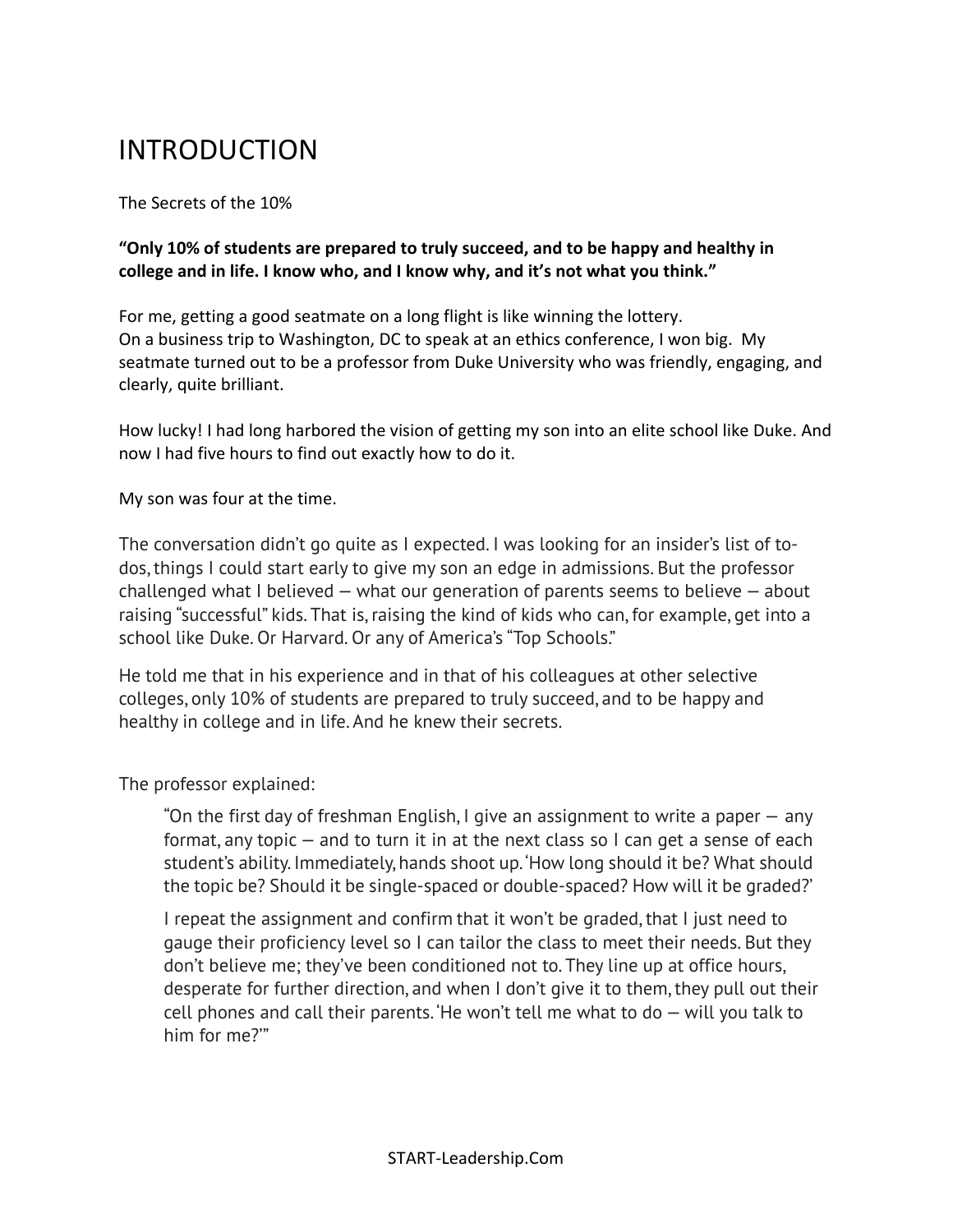The professor continued:

"Over my 20 years on the faculty, my colleagues and I around the country have witnessed a progressive decline in student preparedness, initiative, and selfdirection. These students are struggling — they're stressed, misguided, and unhappy. They have no idea how to take the lead in their own lives.

But there are always a few  $-$  about 10%  $-$  who tackle the assignment without further direction. They write their paper and turn it in. Their behavior across the board is strikingly different. That difference is not about grades or test scores or the density of their résumés. It's their approach to life and work their confidence, their initiative  $-$  their willingness to step up and step in. They aren't necessarily the most gifted intellectually, but I've come to discover that these 10% are the ones who have what it takes to succeed and to be happy and healthy — here at Duke, at work, and in life."

The conversation was as disquieting as it was promising. I was stunned. How could it be that 90% of kids on their way to college, in college, and on their way out of college are struggling in such significant ways? How did we get to a place where parents of fouryear-olds are planning how to get their kids into a good college, and where so many of us have come to think that this is normal — that we have no other choice?

I was determined to discover everything I could about the secrets of the 10% and how to put them to work.

Once home from the conference, I set to work. As a parent and an executive strategist working at the time for Baxter Healthcare, I began to notice striking similarities between the leadership and management of exceptional businesses and those of exceptional families and classrooms — especially with respect to developing, empowering, and inspiring leaders who can make a positive, productive, and constructive impact.

In what would become a decade of research in the workplace, at universities, on thinktanks, in elementary, middle, and high schools, on playgrounds, and in families, I set out to confirm, use, and then share the secrets of exceptional organizations, families, classrooms, and workplaces  $-$  the secrets of the  $10\%$   $-$  and how to use them to equip our kids with the mindset and skills they need to navigate and flourish in the high pressure, high stakes culture in which they are growing up and will one day be working.

In the end, despite the widespread and accelerating changes in our increasingly competitive world, the news is good. What my colleagues and I have discovered in the research, including the evidence we're generating in our own field studies, points to an efficient and effective framework that every family can use at home, starting today.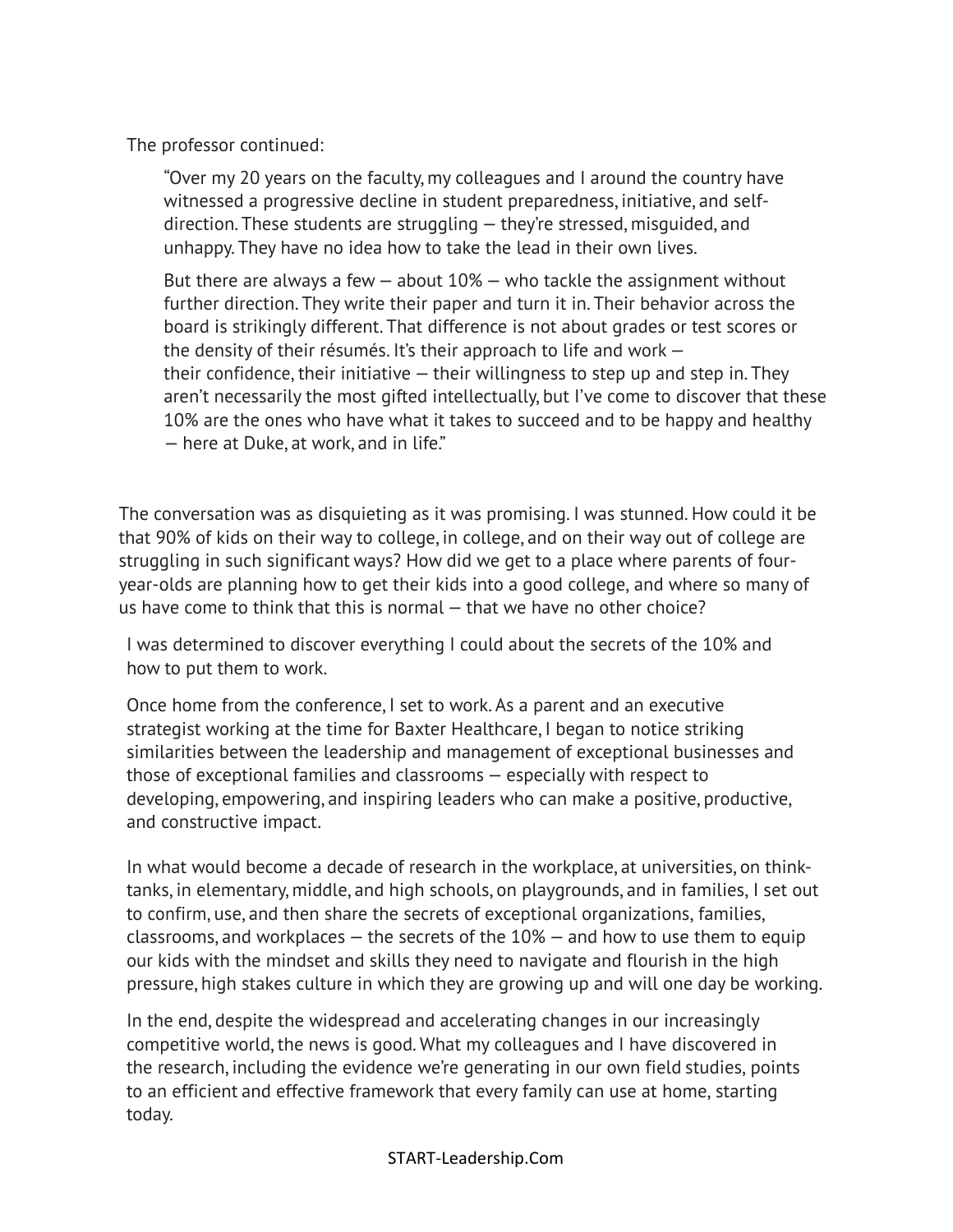We are not the first to observe, analyze, nor report the implications of our competitive culture on the well-being and performance of our kids. We are also not the first to offer solutions to address the issues prevalent in our college prep communities. A list of those who have pioneered research in this field is included in the bibliography.

What we present in START is a synthesis of the compelling research organized into five straightforward steps that you can use with your family. The START Leadership approach is founded on principles that link leadership, happiness, and success — each of which is essential to be well and do well in today's competitive culture. The relationship of these three elements is important — and it leads us to

## **The Secrets of the 10%**

- 1. Happiness leads to success (not the other way around) *When we are well, we can do well.*
- 2. Leadership leads to happiness *When we develop mastery, autonomy and purpose, we thrive.*
- 3. START leads to leadership *When we practice leadership language and processes, we build essential knowhow*

These secrets are embedded into the five steps of the START framework. Kids raised with this leadership approach develop the emotional intelligence and intrinsic motivation that fosters initiative, meaningful connection, and engagement at home, at school, and ultimately at work and in life. They have opportunities to discover, tune in to, develop, and align their innate wiring and interests with the needs they discover in their family, school, community, and one day, at work, providing the sense of mastery, autonomy, and purpose that leads to well-being.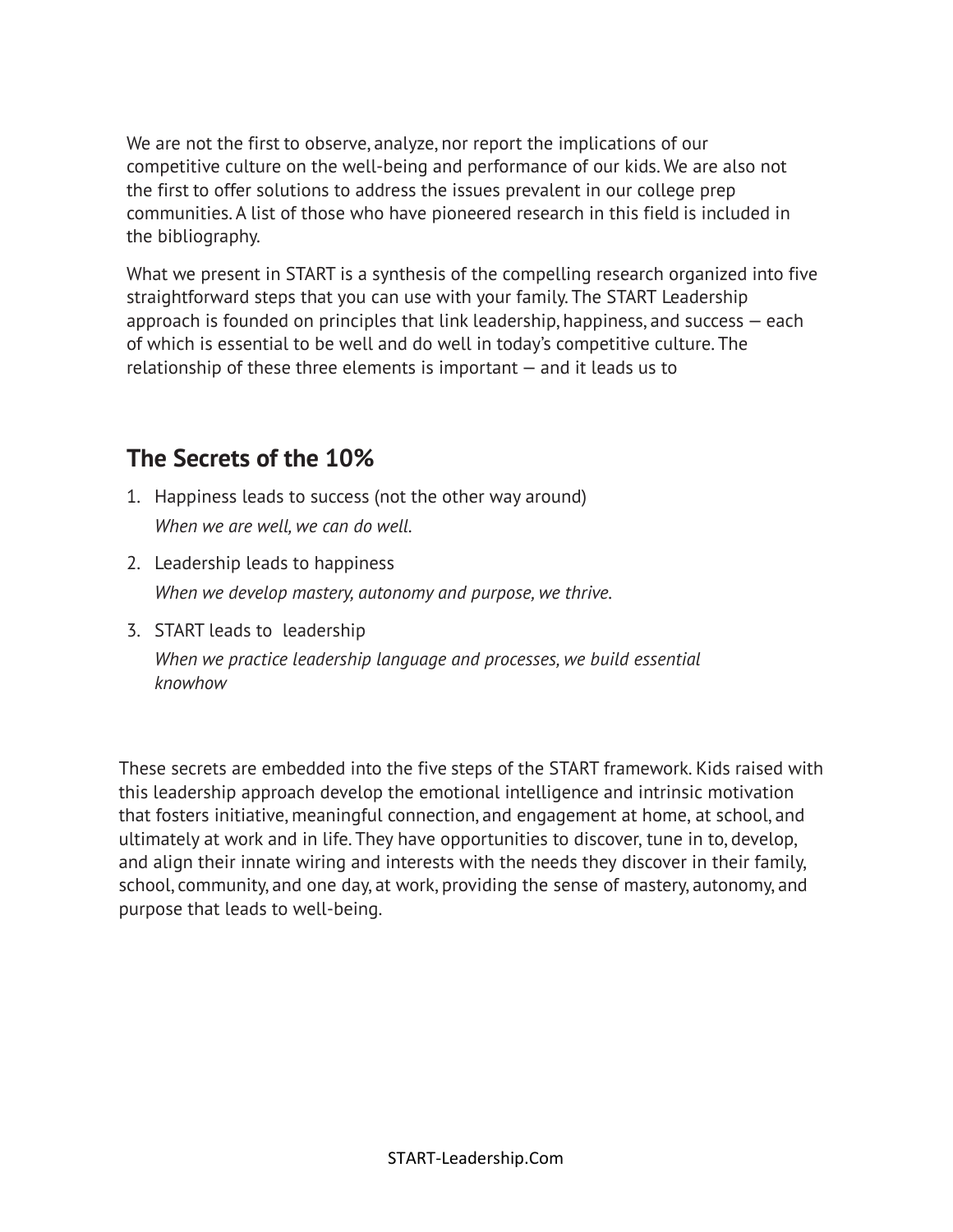What's more, the START Leadership Process is enjoyable. Kids who experience this approach during childhood report greater satisfaction, joy, and hope, even in the midst of working hard and facing challenges. They learn to take the lead in their own lives, using what we call small "l" leadership, and to then take the lead in the pursuit of worthwhile goals, or what we call Big "L" Leadership. In so doing, they develop the attributes of effective leaders — *Responsibility*, *Resilience*, and *Resourcefulness* — that are essential for broad success.

The leadership approach outlined in this book provides a path to happier and healthier kids, giving them structure and space to grow into and live up to their full potential, even in crushingly competitive, college prep communities. It works for kids of all ages — from pre-K through college. And it's never too early or too late to begin.

**In Part One,** *The START Leadership Approach***,** you'll find a discussion of a central challenge families face today, the case for leadership, and the definitions and processes that set the stage for implementation of the START solution.

**In Part Two,** *START Leadership in Action***,** you'll find the five-step action plan you can use — starting today — to equip your kids with the mindset and skills they need to thrive now and in a future that's changing too rapidly to predict – including the ten skills executives and educators state are essential in high school students entering college and college students entering the workplace.

The skills fall into the categories of Responsible, Resilient, and Resourceful, the Three Rs of Leadership.

## *Responsible: I know what to do and step up to do it.*

- 1. Self-Direction: They see the big picture. They set appropriate goals, and they take initiative and ownership to do the work necessary to achieve them.
- 2. Ethics: They choose right over wrong even when choosing right is harder and no one is watching.
- 3. Global Awareness: They understand the perspective of others who may have needs and views that are different from their own.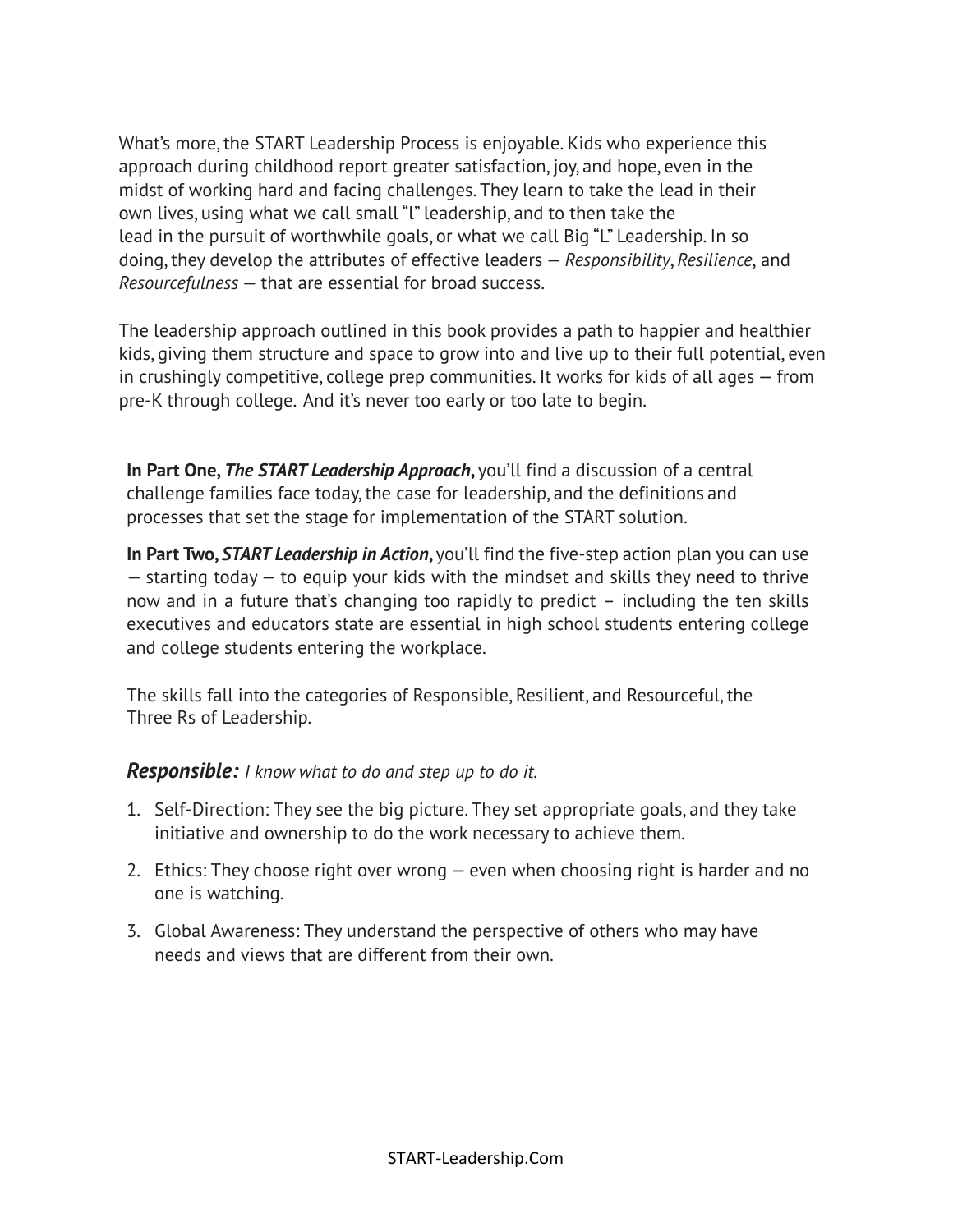### *Resilient: I know why I'm the one to do it, and so stay with it, even when it's hard.*

- 4. Grit: They recover from setbacks and they forge ahead. They are willing, eager, and able to take on worthwhile challenges even when it is hard.
- 5. EQ: Their social and emotional awareness and skills enable the productive management of themselves and their relationships.
- 6. Social Responsibility: They put their talents to work to make a difference in ways that are meaningful to their community and to them.

## *Resourceful: I know how to do it, and I know how to work with others to get it done.*

- 7. Critical Thinking: They have the knowledge, skill, and discipline to conceptualize, analyze, and synthesize information that leads to meaningful and productive decision making and outcomes.
- 8. Creativity: They have the knowledge, skill, and discipline to apply original ideas to generate meaningful value.
- 9 Communication: They persuasively give and actively receive essential information.
- 10. Collaboration: They work with and leverage a group's talents to realize shared goal.

Even at the youngest ages, our kids benefit from experiencing the meaning and context of these skills and from putting them into practice.

Training opportunities can be woven into daily life. Games, projects, chores, and selected books and movies can be used to support the development of each of the essential leadership skills. Once established, the leadership language and processes developed through informal and formal training establish vocabulary that kids can use, build upon, and take with them as they move through school, college, and into the workplace and life as adults.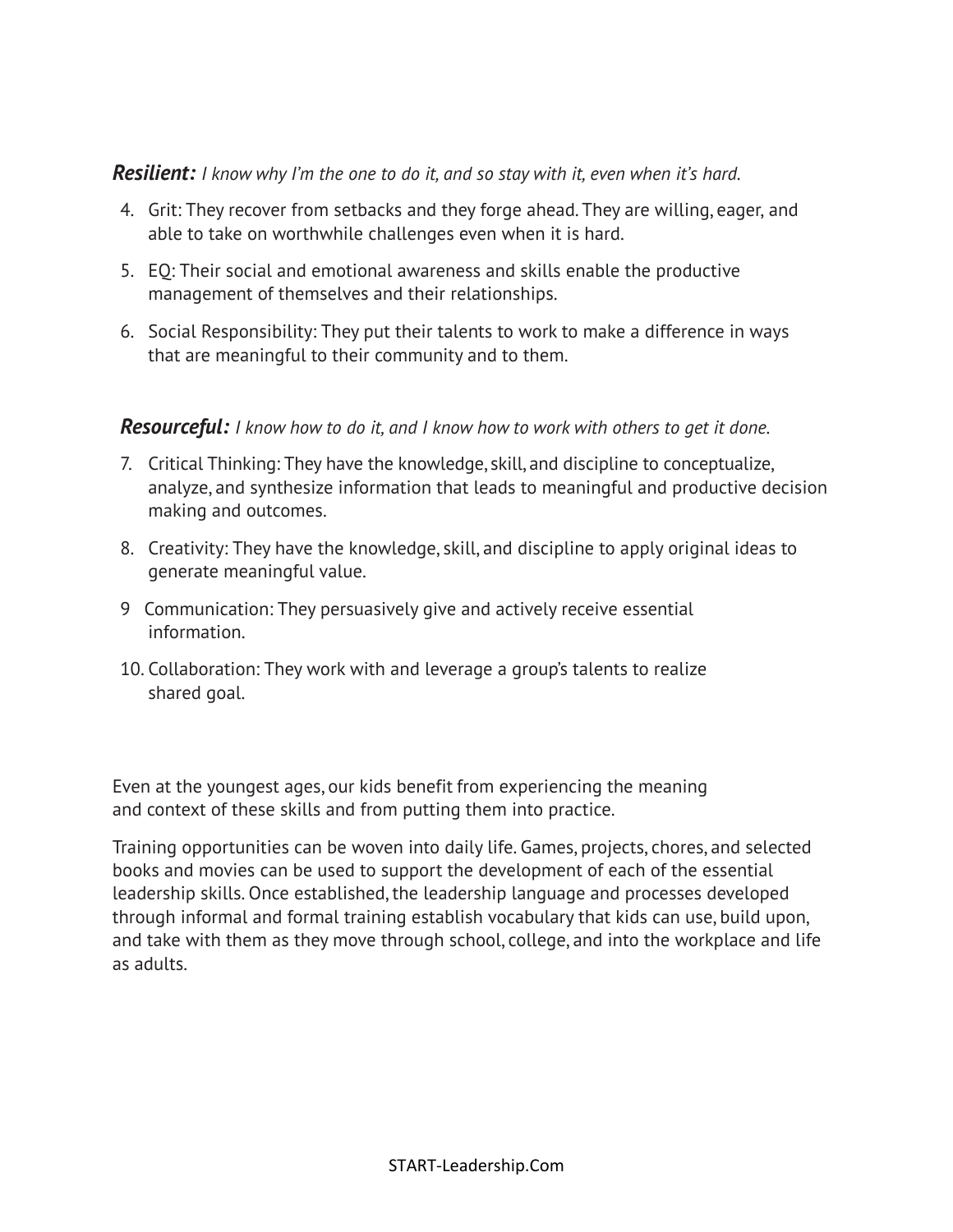We're in the midst of a leadership crisis  $-$  a crisis that executives and educators rank as a top concern. More urgently, our kids are struggling — yet they have no platform or power to resolve this alone. We, as parents, teachers, community leaders, and professionals, have the opportunity to step into the gap, to provide solutions, and to turn this situation around for our kids and for their future.

We can't wait for our schools, colleges, businesses and communities to shift. We must start at home, in our own families. We must encourage and foster our kids' well-being while modeling, teaching, and reinforcing the leadership mindset and skills that will prepare them to navigate and thrive in the face of rising challenges.

By providing the tools and the opportunities for our kids to take the lead in their own lives, we will equip them with exactly what they need to be well and do well in a highly competitive world. And in the process, we have the collective potential to shift the culture in our schools, communities, and businesses for good.

Let's START now.